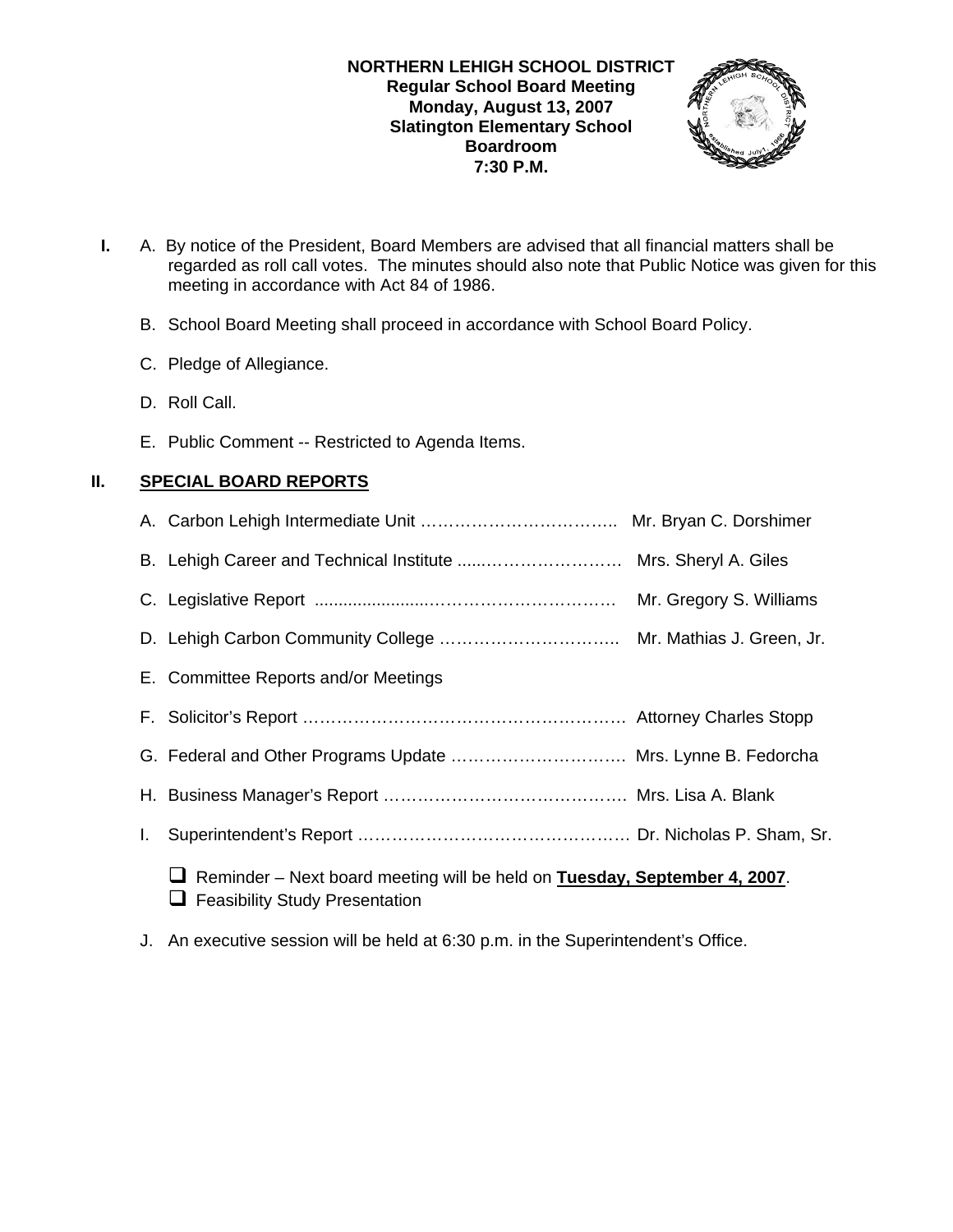$=$ 

| ₩. |    | <u>PERSONNEL</u>                              |                                                                                                                                                                                                             |
|----|----|-----------------------------------------------|-------------------------------------------------------------------------------------------------------------------------------------------------------------------------------------------------------------|
|    |    | <b>Administrative Transfer</b>                |                                                                                                                                                                                                             |
|    |    | 1. Jamie Hillegass<br>From:<br>To:<br>Salary: | <b>High School Family and Consumer Sciences</b><br>1 <sup>st</sup> grade Peters Elementary, replacing Janet Bashore<br>who resigned<br>\$39,200 (Step 2 Bachelors on the 2007-2008 CBA<br>Salary Schedule)  |
|    |    | Effective:                                    | August 13, 2007                                                                                                                                                                                             |
|    |    | 2. Timothy Weaber<br>From:<br>To:<br>Salary:  | 4 <sup>th</sup> Grade Teacher<br>Technology Teacher Grades 3-6/District-wide<br>Technology Mentor, Accountability Block Grant Funded<br>One year position<br>\$48,500 (Step 11 Masters on the 2007-2008 CBA |
|    |    | Effective:<br><b>Termination Date:</b>        | Salary Schedule)<br>August 13, 2007<br>On or about June 13, 2008                                                                                                                                            |
|    |    | B. Appointments                               |                                                                                                                                                                                                             |
|    |    | 1. Instructional                              |                                                                                                                                                                                                             |
|    |    | Susan Bachman<br>Assignment:                  | <b>Temporary Vacancy Replacement</b><br>4 <sup>th</sup> grade Slatington Elementary replacing Timothy<br>Weaber who was administratively transferred for the                                                |
|    |    | Salary:                                       | 2007-2008 school year<br>\$39,000 (Step 1 Bachelors on the 2007-2008 CBA<br>Salary Schedule)                                                                                                                |
|    |    | Effective:<br><b>Termination Date:</b>        | August 27, 2007<br>On or about June 13, 2008                                                                                                                                                                |
|    | 2. | Non-Instructional                             |                                                                                                                                                                                                             |
|    |    | A. Karen Beltz<br>Assignment:                 | Middle School Clerical Position replacing Tricia Waylen<br>who was administratively transferred                                                                                                             |
|    |    | Salary:                                       | \$29,587 (Level 1 Clerical classification on the 2007-2008                                                                                                                                                  |
|    |    | <b>Effective Date:</b>                        | <b>Clerical Salary and Benefit Agreement)</b><br>August 24, 2007                                                                                                                                            |
|    |    | C. Co-Curricular Positions 2007-2008          |                                                                                                                                                                                                             |

#### <u>Co-Curricular Positions 2007-2008 ب</u>

| Michael Bonner      | <b>Assistant Track Coach</b>         | \$2,762.07 |
|---------------------|--------------------------------------|------------|
| Megan Hauck (Wentz) | <b>MS Chorus</b>                     | \$656.02   |
| David Carroll       | MS Band                              | \$656.02   |
| Elizabeth Case      | <b>MS Student Council</b>            | \$1,183.59 |
| Kristin Hubbs       | <b>MS Yearbook</b>                   | \$766.42   |
| Mark Hoffman        | MS Spring Intramural - Weightlifting | \$766.42   |
|                     |                                      |            |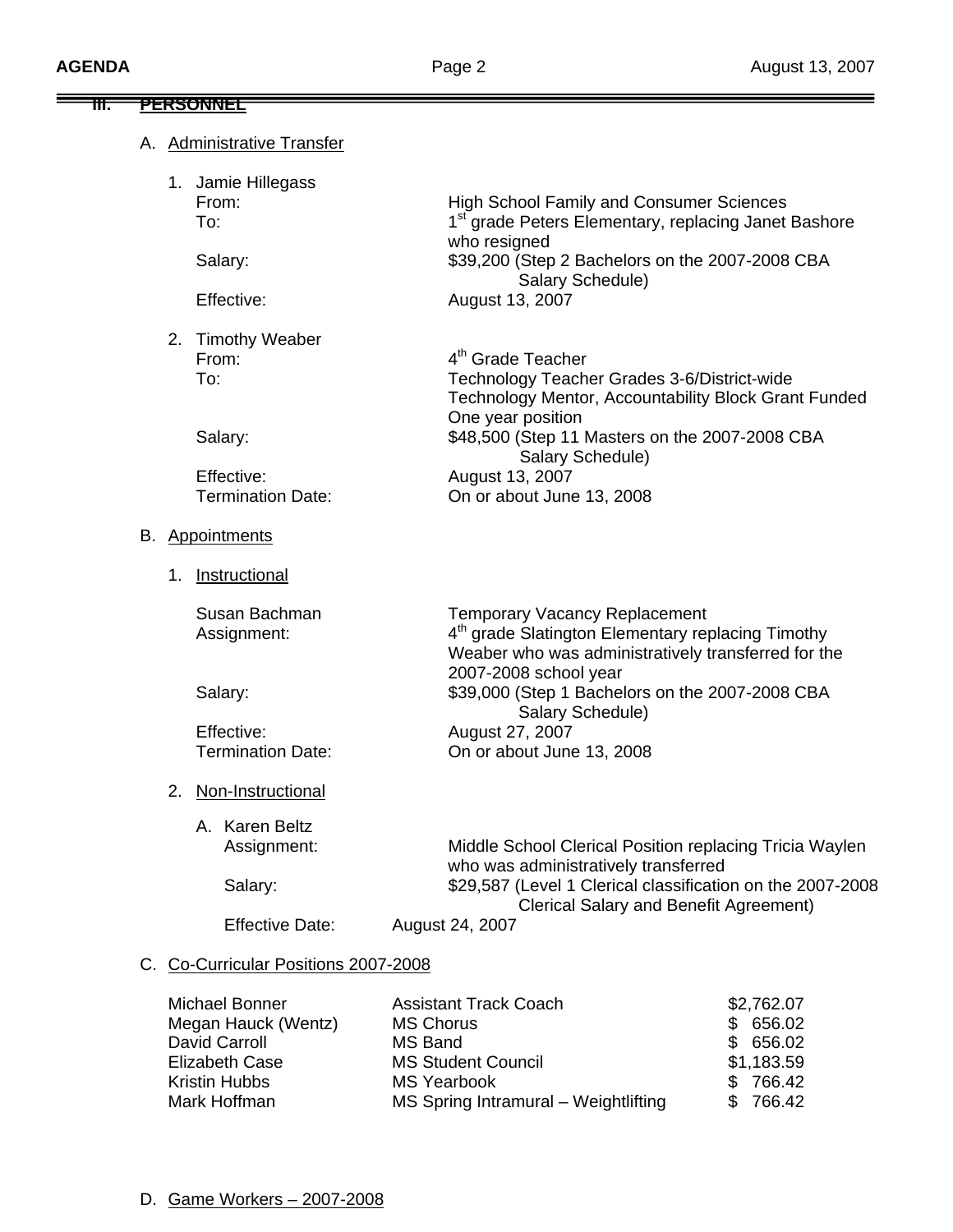Approve the following list of people as Game Workers for the 2007-2008 school year. Game Workers consist of ticket sellers and takers, game announcers, scoreboard operators, timers, field judges, scorekeepers. Rate of pay is consistent with the rates approved on the 2007- 2008 Supplementary Personnel Salary Schedule.

 Frank Carazo Eric DeAntonis John DeFrain Scott DeLong Rhonda Frantz Deb Frohnheiser Marshelle George **Shawn Green** Scott Gerould Chad Henritzy Barry Herman Bobby Herzog Steve Hluschak Mike Hoffman Dick Jones Greg King Mark Lavine **Mike Lehtonen** Andrew Lynn Steve Martinez Larry Meixsell **Mike Mengel** Thomas Mertus **Sherri Molitoris** Jim Nonnemaker Kathy Nowlin Dave Oertner **Rich Oertner**  Erv Prutzman Michelle Raber Dennis Rehrig Nancy Rehrig Dylan Sapir Bobbi Shupp Toni Snyder **Joe Tout** Ryan VanNorman Dawn Wehr Jim Yadush

Michael Anderson **Dan Blazosky** Earl Snyder

### E. Resignation

- 1. Accept the resignation of Janet Bashore, 1<sup>st</sup> grade teacher Peters Elementary School. Mrs. Bashore has accepted a position at Northwestern Lehigh School District.
- 2. Accept the resignation of Tara Balliet,  $6<sup>th</sup>$  grade teacher Slatington Elementary School. Mrs. Balliet will be relocating with her family to North Carolina in the near future.

### F. Professional Contracts

 According to Article II – 1108, subsection (b) of the School Code: "a temporary professional employee, initially employed by a school district on or after June 30, 1996, whose work has been certified by the district superintendent to the secretary of the school district, during the last four (4) month of the third year of such service, as being satisfactory, shall thereafter be a "professional employee" within the meaning of this article." Therefore, it is recommended to approve "professional employee" status as per the school code for the following teachers, who have satisfactorily completed three years of service to the Northern Lehigh School District:

### Tracy Hoffman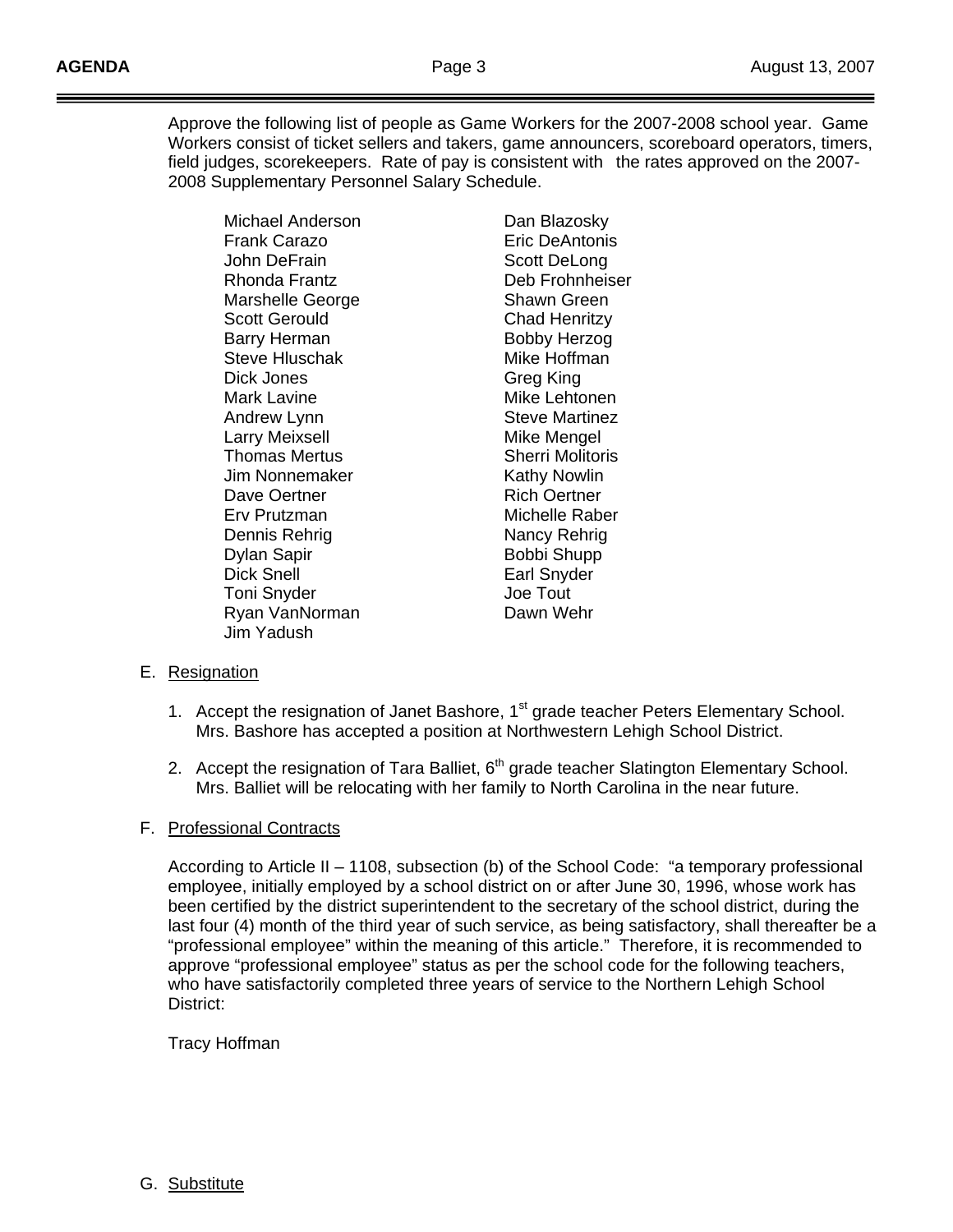#### 1. Instructional

 Approve the following substitute teachers for the 2007-2008 school year at the 2007-2008 substitute teacher rates as approved on the Supplementary Personnel Salary Schedule:

 Kristin Keiser Andrew Kern Bryan Kresley

- 2. Non-Instructional
	- a. Approve the following individuals as substitute aide for the 2007-2008 school year at the 2007-2008 substitute rate as approved on the Supplementary Personnel Salary Schedule:

 Lily Horwith\* \*Pending Verification of Clearances.

b. Approve the following individuals as substitute cafeteria worker for the 2007-2008 school year at the 2007-2008 substitute rate as approved on the Supplementary Personnel Salary Schedule:

 Lily Horwith\* \*Pending Verification of Clearances.

#### **IV. CONFERENCES**

#### **V. POLICY**

A. Approve the recommendation of the Technology/Buildings and Grounds Committee to permit the Slatington Lions Club to use campus grounds to host their Annual 2007 Car Show, which will be held on Sunday, September 2, 2007 (rain date September 3) starting at 7 a.m. It is understood that they will be billed for custodial/maintenance services for using the grounds. It is the responsibility of the Lions Club to provide sufficient security for the event. It is also the responsibility of the Lions Club to make any necessary repairs to the area used.

### **VI. CURRICULUM AND INSTRUCTION**

### **VII. OLD BUSINESS**

#### **VIII. NEW BUSINESS**

- A. Item for Action:
	- 1. Computer Technician Contract 2007-2010